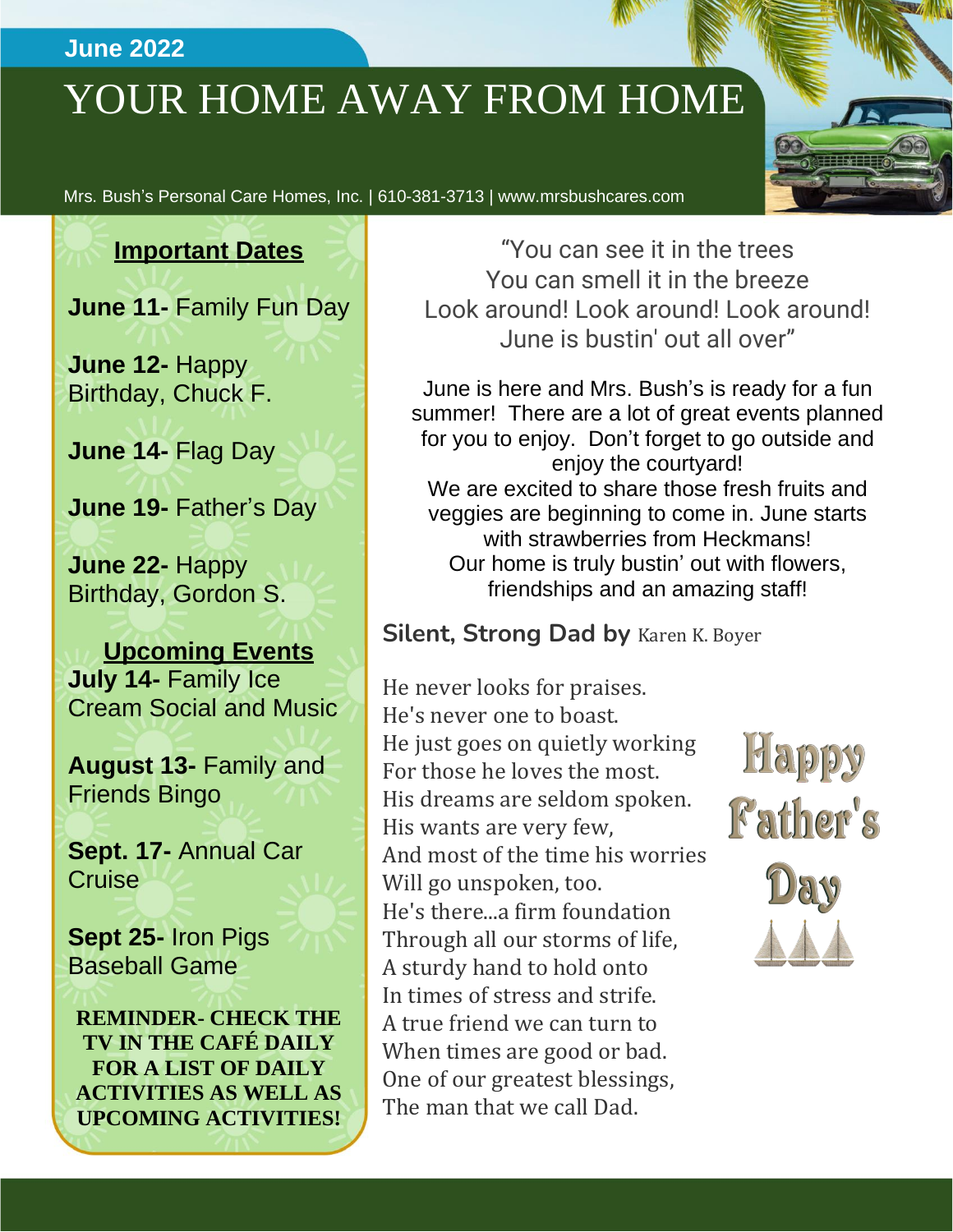**ARMCHAIR TRAVEL** Our next armchair travel will be on June 8th as we travel to India. You can enjoy traditional Indian cuisine as well as venture to India without leaving your chair!

**CRAFTS AND PAINTING** If you like to craft and paint, we have some great ideas planned out for this month.

\_\_\_\_\_\_\_\_\_\_\_\_\_\_\_\_\_\_\_\_\_\_\_\_\_\_\_\_\_\_\_\_\_\_\_\_\_\_

**June 7th:** Canvas Painting- "American Barn" **June 16th:** Craft- Fabric Star

**June 23rd:** Craft- Patriotic Angel Pin

**June 30th:** Craft- Uncle Sam

**Every Tuesday & Thursday at 9:30am-** Join the Purls of Wisdom-Yarn Club! The ladies are currently working on making baby items to give to under privileged moms. We can even teach you!

\_\_\_\_\_\_\_\_\_\_\_\_\_\_\_\_\_\_\_\_\_\_\_\_\_\_\_\_\_\_\_\_\_\_\_\_\_\_

#### **Coffee Klatch- Thursdays at 10am**

What is a Coffee Klatch? "Coffee klatsch" comes from German Kaffeeklatsch meaning "coffee chat." So join us for coffee, socialization and trivia.

\_\_\_\_\_\_\_\_\_\_\_\_\_\_\_\_\_\_\_\_\_\_\_\_\_\_\_\_\_\_\_\_\_\_\_\_\_\_\_\_\_\_\_\_\_\_\_\_\_

**QiGong-** It is with great sadness that we announce QiGong will no longer be held on Tues and Fri. We ask that you please keep our QiGong instructor, Kiki, in your prayers as she was recently diagnosed with breast cancer. She will be taking this time to receive treatment. If you would like to send her a card, please see Carrie.



A special thank you to Vinny and the Chung Family for performing beautiful music for our residents in May.

## **FAMILY FUN DAY 2022**

*Saturday June 11, 2022*

*11am-2pm*

All residents, family and friends are invited to join us outside for a day of fun!

**Music by Jeff Ross**- The Beach Lovin' Man

**Resident/Loved One Cornhole Tournament-** Sign up with your loved one!

**Food Truck-** Diggity Dog and More will be here selling food for lunch!

**Yard Games-** Join in the fun with our giant games!

### **Vendors/Crafters**

*We are asking that all family and friends RSVP to Carrie. An email has been sent out to your primary contact regarding this event.*

**SUMMER BUCKET LIST!** We want to know what 3 things you would like to do this summer. Our goal is to make one big list and try to accomplish as many as we can!

Please fill out the attached paper and return to the West Annex Community Room.